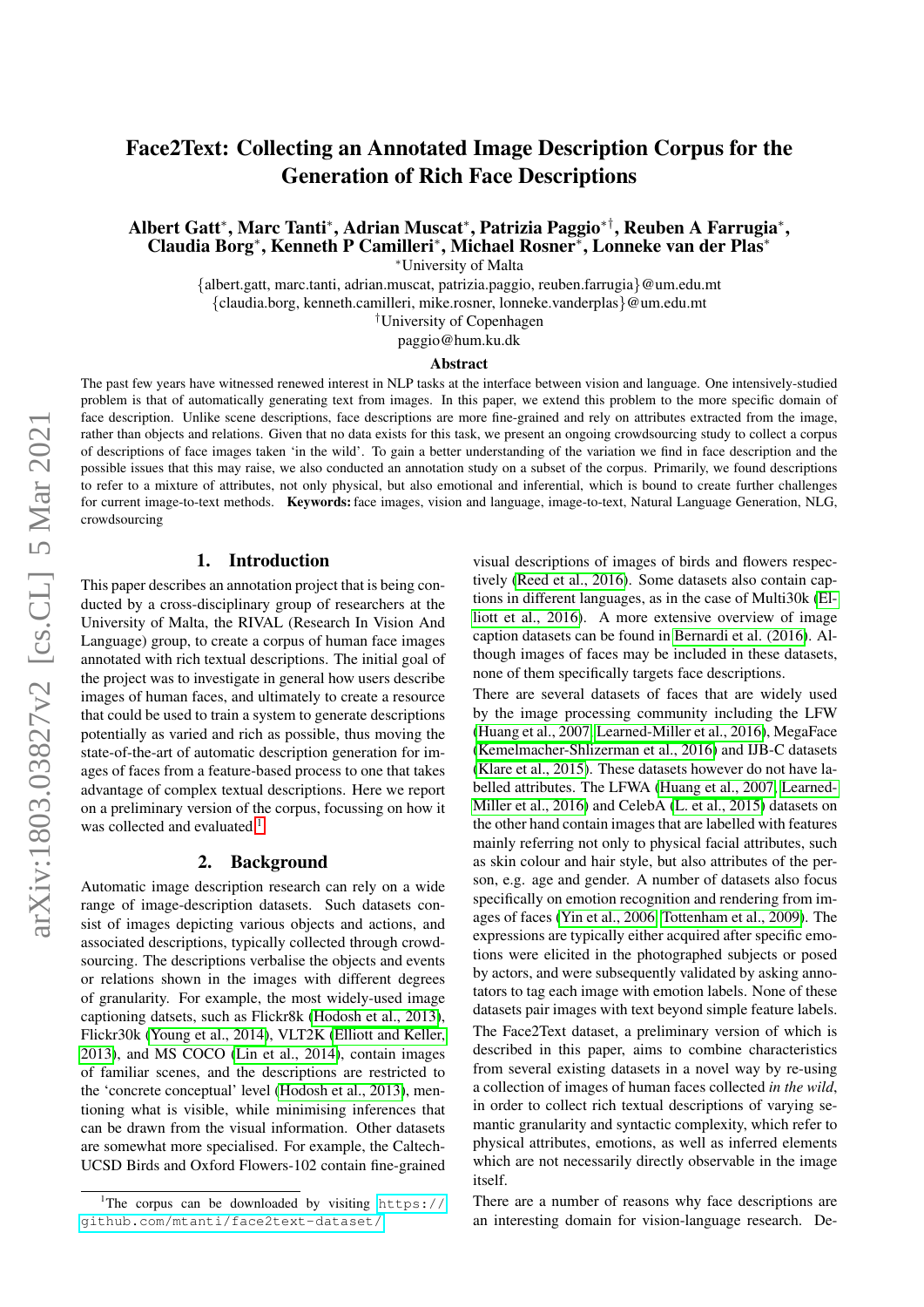#### (a) Male example

<span id="page-1-0"></span>

- I see a serious man. Such facial expressions indicate that the man is highly committed and dedicated to his work
- A middle eastern gentleman struggling with an administrative problem
- criminal
- Longish face, receding hairline although the rest is carefully combed with a low parting on the person's left. Groomed mustache. Could be middleeastern or from the Arab world. Double chin and an unhappy face. Very serious looking.

#### (b) Female example



- blonde hair, round face, thin long nose
- While female , American stylish blonde hair and blue or green eyes wearing a suit , public speaks person
- Middle aged women, blond (natural ?) well groomed (maybe over groomed). Seems to be defending/justifying herself to a crowd/audience. Face of remorse/regret of something she has done.
- An attractive woman with a lovely blonde hair style, she looks pretty seductive with her red lips. She looks like a fashion queen for her age.

Figure 1: Examples of descriptions collected for two faces.

scriptions of faces are frequent in human communication, for example when one seeks to identify an individual or distinguish them from another person. They are also pervasive in descriptive or narrative text. The ability to adequately describe a person's facial features can give rise to more humanlike communication in artificial agents, with potential applications to conversational agents and interactive narrative generation, as well as forensic applications in which faces need to be identified from textual or spoken descriptions. Hence, the primary motivation for collecting the Face2Text corpus is that it promises to provide a resource that can break new ground in the problem of automatic description and retrieval of images beyond the current focus on naturalistic images of scenes and common objects.

In corpora which target a specific domain (for example, birds, plants, or human faces), the descriptions solicited tend to be fairly detailed and nuanced. This raises the possibility of more in-depth investigation of the use of language in a specific domain, including the identification and description of salient or distinguishing features (say, eye colour, the shape of a face, emotion or ethnicity) and the investigation of the conditions under which they tend to feature in human descriptions. Indeed, descriptions of faces produced by humans are often *feature-based*, focussing on distinguishing physical characteristics of a face and/or transient emotional states. Alternatively, they may involve inference or analogy. Examples of such descriptions can be seen in Figure [1.](#page-1-0)

Nevertheless, assuming the existence of an appropriate dataset, architectures for generating face descriptions are likely to share many of the challenges in the more familiar image description task. Hence, it is worth briefly outlining the ways in which the latter has been approached. Approaches to image description generation are based either on caption retrieval or direct generation [\(Bernardi et](#page-5-6) [al., 2016\)](#page-5-6).

In the generation-by-retrieval approach, human authored descriptions for similar images are stored in a database of image-description pairs. Given an input image that is to be described, the database is queried to find the most similar images to the input image and the descriptions of these images are returned. The descriptions are then either copied directly (which assumes that descriptions can be reused as-is with similar images) or synthesized from extracted phrases. There are examples of retrieval in visual space [\(Ordonez et al., 2011,](#page-5-14) [Kuznetsova et al., 2012\)](#page-5-15) and of retrieval in multimodal space [\(Hodosh et al., 2013,](#page-5-0) [Socher](#page-5-16) [et al., 2014\)](#page-5-16).

On the other hand, direct generation approaches attempt to generate novel descriptions using natural language generation techniques. Traditionally, this was achieved by using computer vision (CV) detectors which are applied to generate a list of image content (e.g objects and their attributes, spatial relationships, and actions). These are fed into a classical NLG pipeline that produces a textual description, verbalising the salient aspects of the image [\(Kulkarni et al.,](#page-5-17) [2011,](#page-5-17) [Mitchell et al., 2012\)](#page-5-18). The state of the art in image description makes use of deep learning approaches, usually relying on a neural language model to generate descriptions based on image analysis conducted via a pre-trained convolutional network [\(Vinyals et al., 2015,](#page-5-19) [Mao et al., 2014,](#page-5-20) [Xu](#page-5-21) [et al., 2015,](#page-5-21) [Rennie et al., 2017\)](#page-5-22). While these systems are currently the state of the art, they suffer from a tendency to generate repetitive descriptions by generating a significant amount of descriptions that can be found as-is in the training set [\(Devlin et al., 2015,](#page-5-23) [Tanti et al., 2018\)](#page-5-24). This suggests that the datasets on which they are trained are very repetitive and lack diversity.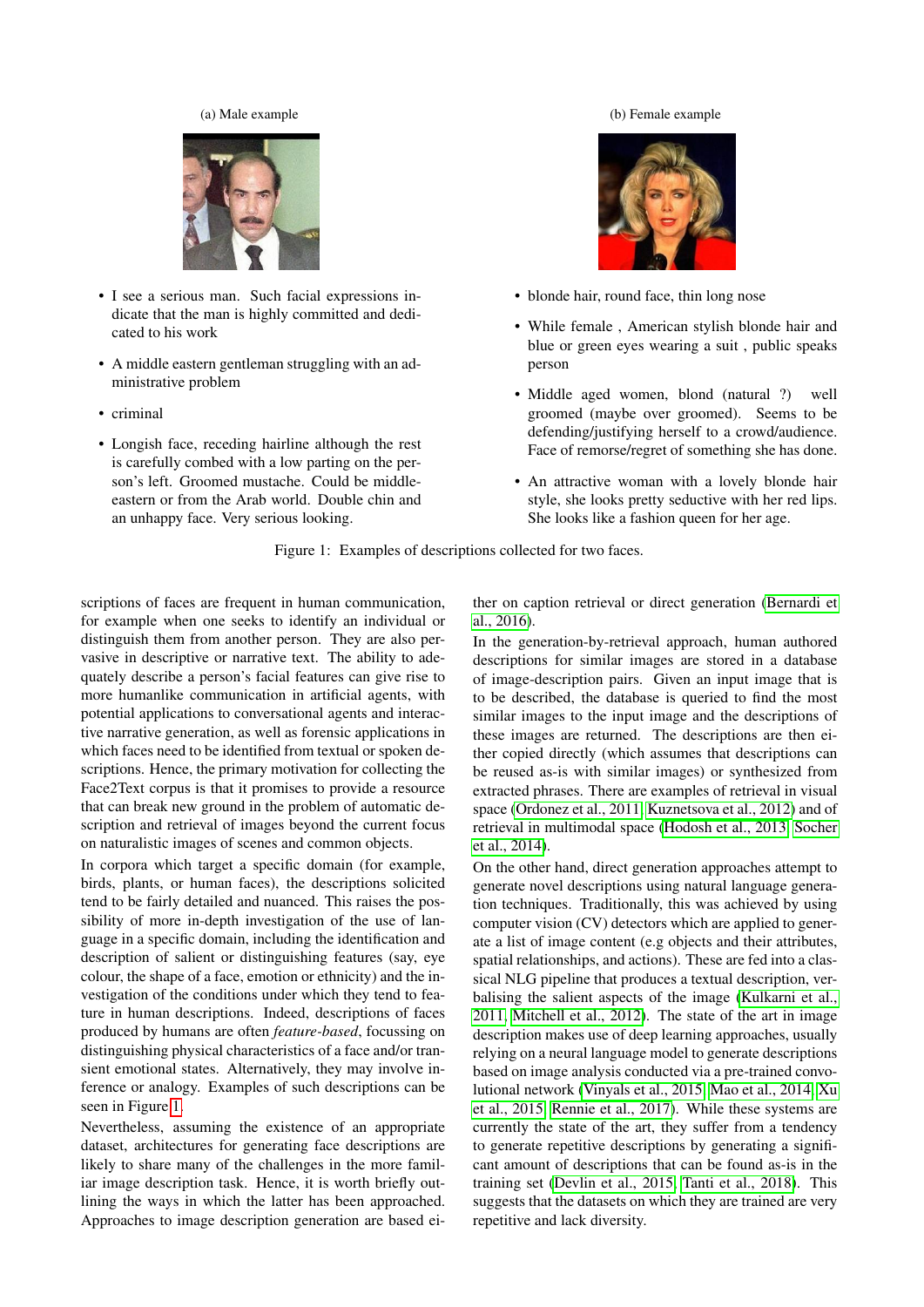State of the art image captioning requires large datasets for training and testing. While such datasets do exist for scene descriptions, no data is currently available for the face description task, despite the existence of annotated image datasets. In the following section we describe how we addressed this lacuna, initiating an ongoing crowd-sourcing exercise to create a large dataset of face descriptions, paired with images which are annotated with physical features. Our long-term aim is to extend the scope of current imageto-text technology to finer-grained, attribute-focussed descriptions of specific types of entities, akin to those of birds and flowers [\(Reed et al., 2016\)](#page-5-4), rather than objects and relations in scenes.

# 3. The Face2Text dataset

Descriptions for the Face2Text dataset are currently being collected via a custom-made crowd-sourcing website. A screen shot of the web page requesting a description of a face is shown in Figure [2.](#page-3-0)

Pilot study Prior to launching the crowd-sourcing interface, we conducted a small pilot study among approximately ten individuals, who were asked to write descriptions of a sample of the faces in the dataset. These were then used to provide participants with some examples of what was expected of them (see below).

**Data**  $400$  Images were selected<sup>[2](#page-2-0)</sup> from the Faces in The Wild dataset<sup>[3](#page-2-1)</sup> [\(Berg et al., 2005\)](#page-5-25), with the aim of collecting as many descriptions as possible for each image. These are close-up images of the faces of public personalities, taken in naturalistic contexts (that is, without controlling for background, or other 'noise' in the image). The selected images were evenly divided between pictures of males and females.

Procedure The system is designed to allow a participant to describe as many images as they wish. At any stage in the process, a participant is shown an image selected randomly among those that have been given the fewest descriptions so far. In the long-term this equalises the number of descriptions per image.

Participants were given minimal instructions in order to encourage as much variation as possible. This was done because the precise nature of face descriptions, and the distribution of various features, is, to our knowledge, underresearched. Hence, rather than explicit instructions regarding what they were meant to write, participants were shown four examples of faces, each accompanied by three different descriptions collected through our preliminary pilot study.

The main points in the instructions that were given are the following:

- No recognisable faces are to be identified by name.
- Descriptions should not be too short, but should not exceed a maximum of 500 characters.

• Only the face in the middle of the image should be described (some of the images include multiple faces which happened to be near the target face).

After reading the instructions, participants were requested to enter basic demographic information, specifically: gender, age bracket, country of origin and proficiency in English. The latter is a self-rated forced choice among the options *native speaker, non-native but fluent* and *not fluent*. Only one respondent has rated themselves as non-fluent. Participants could interrupt the study at any point. However, the system saved session variables, meaning that there was a limited time period during which participants could revisit the online interface and resume the description exercise from where they had left off.

Participation and dataset Participation was voluntary and no financial or other incentives were offered to participants. To date, the crowdsourcing experiment has been advertised among staff and students in the University of Malta as well as on social media. A total of 1,400 descriptions have been collected from 185 participants. All 400 images have been described at least 3 times, with approximately 270 images having 4 descriptions.

### 3.1. Annotation and agreement

As shown in Figure [1,](#page-1-0) there is considerable variation in the descriptions that people write. While the majority include physical features, there are also emotional descriptors, as well as analogical descriptions (as when a person is described as resembling a criminal; see Figure [1a\)](#page-1-0) and inferred characteristics (such as the inferred nationality of the man in Figure [1a\)](#page-1-0). In addition, such data collection exercises raise a potential ethical concern, insofar as individuals may take advantage of the anonymity of the crowdsourcing exercise to produce texts which are racially or sexually offensive. We note, however, that while we are taking steps (described below) to identify and weed out such ethically problematic descriptions prior to dissemination and use of the data, we do not intend to exclude descriptions simply on the grounds that they describe nationality or ethnicity, as when a participant described the man in Figure [1a](#page-1-0) as 'middle eastern'. Indeed, such examples raise interesting questions about the salience of such features for different individuals, as a function, for instance, of where they come from (and hence, of what counts as 'frequent' or 'the norm' in their cultural milieu). By including country of origin, age and gender among the demographic details we request from participants, we hope to be able to address these questions in a more informed manner.

### 3.2. Annotation

To gain a better understanding of these issues, as well as potential challenges in annotating the data, we conducted an annotation exercise on a subset of the data. The study was conducted among all nine members of the RIVAL team. Eight of these were designated as annotators, while a ninth acted as a control annotator.

Each of the 8 annotators was assigned a random set of 194 descriptions. Of these, a random set of 20 descriptions were

<span id="page-2-0"></span><sup>&</sup>lt;sup>2</sup>http://rival.research.um.edu.mt/facedesc/

<span id="page-2-1"></span><sup>3</sup> http://tamaraberg.com/faceDataset/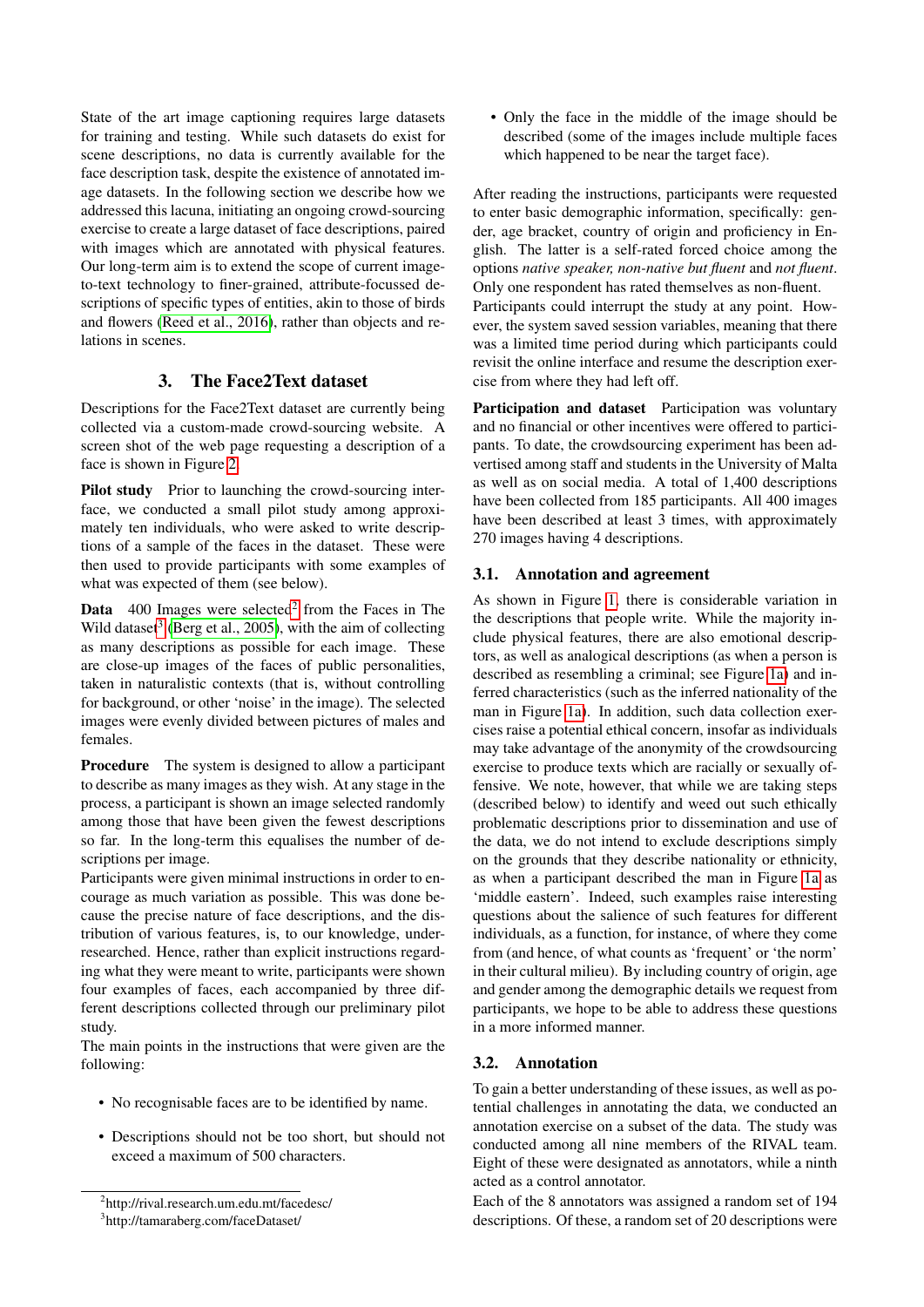### Please describe the face in the middle of the photo (do not use personal names).

<span id="page-3-0"></span>



0 characters used (maximum 500)

Save

You described 0 face(s) out of 400. You can stop any time you want by closing this webpage.

<span id="page-3-1"></span>

| <b>Ouestion</b>                      | <b>Positive responses</b> | Overall agreement (Fleiss's $\kappa$ ) | <b>Average</b><br>agree-<br>$\kappa$ |
|--------------------------------------|---------------------------|----------------------------------------|--------------------------------------|
|                                      |                           |                                        | ment with control                    |
|                                      |                           |                                        | annotator                            |
| 1. Is the description garbage?       | 13%                       | 0.9                                    | 0.65(0.15)                           |
| 2. Does the description contain ele- | 46%                       | 0.48                                   | 0.39(0.16)                           |
| ments which are inferred but exter-  |                           |                                        |                                      |
| nal to the image?                    |                           |                                        |                                      |
| 3. Does the description refer to the | 44%                       | 0.87                                   | 0.49(0.33)                           |
| emotional state of the face?         |                           |                                        |                                      |
| 4. Does the description include      | 85%                       | 0.71                                   | 0.76(0.20)                           |
| physical attributes?                 |                           |                                        |                                      |
| 5. Does the description contain hate | $1\%$                     | -1                                     | <b>NA</b>                            |
| speech                               |                           |                                        |                                      |

| Figure 2: Screen shot of the crowd sourcing website asking a visitor for a description. |  |  |  |  |
|-----------------------------------------------------------------------------------------|--|--|--|--|
|                                                                                         |  |  |  |  |

Table 1: Questions used in the annotation exercise, with the overall proportion of positive responses across all descriptions. Column 3 gives overall agreement using Fleiss's kappa among the 20 descriptions shared among all 9 participants, including the control annotator. Column 4 gives mean agreement between the 8 annotators and the control annotator, with standard deviations in parentheses. Percentages for questions 2-5 exclude descriptions for which question 1 was answered positively by at least one annotator.

shared among all eight annotators. This was used to compute overall agreement. The control annotator's data consisted of 180 descriptions consisting of (a) the shared subset of 20 descriptions; (b) a further 160 descriptions, 20 from each of the 8 annotators' set.

All participants viewed each description and its corresponding image, and responded to the set of yes/no questions shown in the left panel of Table [1.](#page-3-1) The first of these was intended to weed out descriptions which have no relationship to the image. Descriptions for which annotators answered this question positively are not included in subsequent analyses. The last question in Table [1](#page-3-1) was intended to identify potentially racist or sexually discriminatory descriptions, modulo the provisions made above concerning the use of ethnic or other characteristics when these are not used in an offensive manner. As shown in Table [1,](#page-3-1) only one description was identified as potentially containing hate

#### speech.

The overall proportions of positive responses suggest that the majority of descriptions focus on physical attributes, as expected, but a substantial proportion also incorporate inferred characteristics and/or emotional elements (such as whether a person looks happy or sad).

The table also gives the agreement between annotators on the shared set of 20 descriptions, estimated using Fleiss's kappa, which is appropriate for multiple annotators. As shown in the table, most questions had high levels of agreement with  $\kappa \geq 0.7$ . The exception is the second question, where agreement falls to 0.48. This indicates that what is 'inferred' is open to interpretation, with some annotators viewing features such as nationality, and even a person's age, as inferred, while others do not. During discussions between annotators, after the exercise was completed, it became clear that age was sometimes viewed as a physical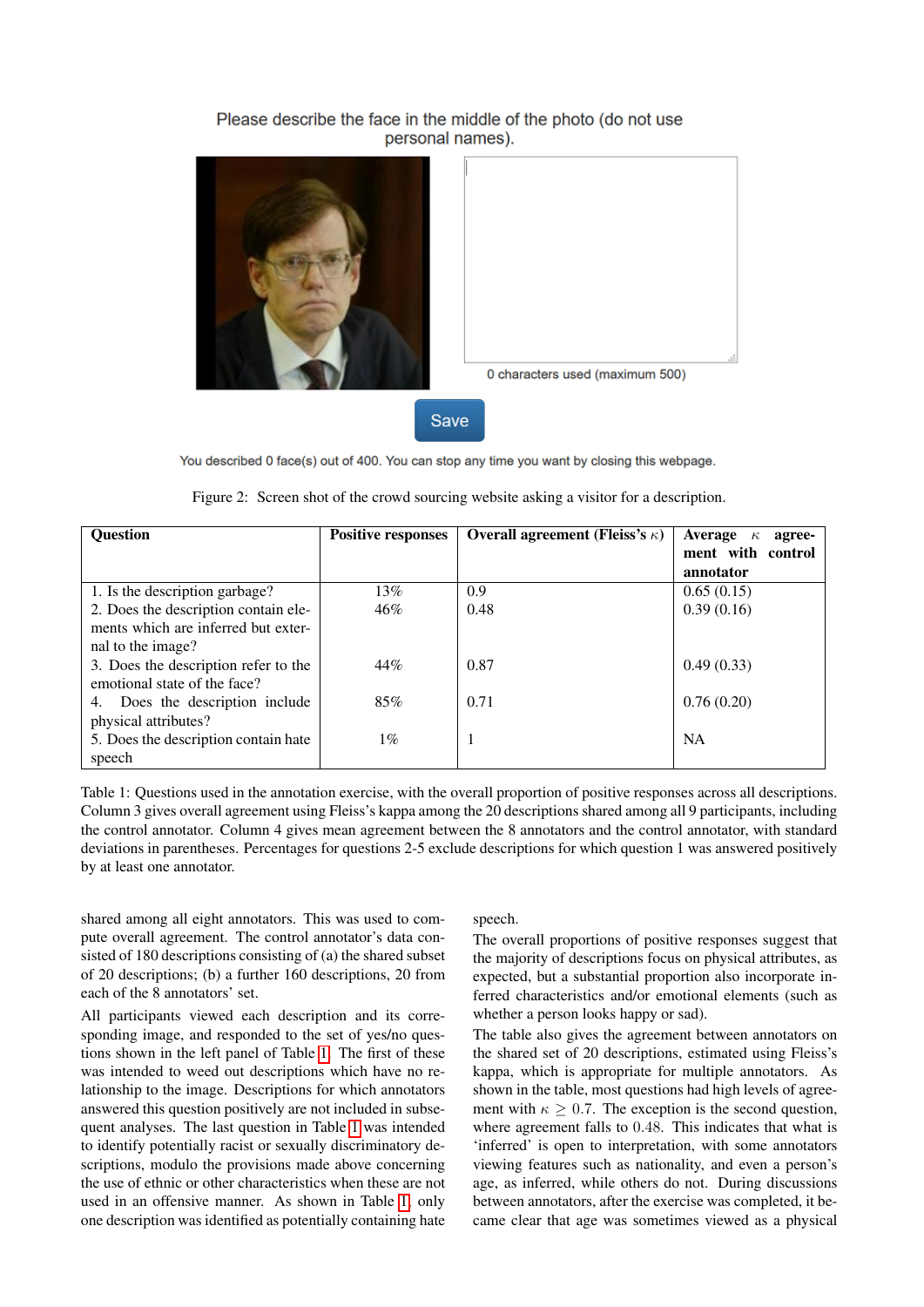feature (insofar as it can be deduced from a person's physical characteristics), while others viewed it as an inference.

### 3.3. Agreement

As a sanity check, we also computed agreement between each of the 8 annotators and the control annotator. Recall that, in addition to the set of 20 descriptions shared among all participants, the latter annotated a further 160 descriptions, consisting of 20 from each of the 8 annotators' cases. The agreement results are shown in the final column of the table, with the exception of Question 5, since none of the descriptions shared with the control annotator were classified by any individual participant as containing hate speech. In this case, agreement figures are generally lower, but they are means over 8 distinct values. Perhaps the most notable drop is in question 4, which deals with descriptions containing emotion, where mean agreement with the control annotator drops to 0.49. Note, however, that this is also the case where variance is highest (SD=0.33). One important reason for the drop is that, in this case, one annotator seems to have interpreted the question very differently from the control annotator, resulting in a negative agreement figure<sup>[4](#page-4-0)</sup> and increasing the variance considerably (range:  $\langle -0.19, 0.88 \rangle$ ). The mean without this outlier goes up to 0.60.

### 3.4. Discussion

Overall, the distribution in the sub-corpus included in the annotation study conforms to expectations, with a majority of descriptions incorporating physical attributes, and a sizeable proportion including emotional and possibly inferred attributes.

As for agreement, the annotators appear to have reliably identified descriptions as falling into the five categories of interest, with the possible exception of inference, which clearly needs a more precise definition. Agreement with the control annotator is generally lower across the board,

One of the consequences of this preliminary study is that we are better placed to predict what a face description dataset will contain, and what the challenges for automatic face description will be. In particular, descriptions are bound to refer to a mixture of attributes, not only physical, but also emotional. The latter are probably more challenging to identify with current CV tools, but may also raise interesting questions about how they should be expressed in relation with physical characteristics. Does a person who is smiling qualify as happy?

Clearly, what is expressed will also depend on the purpose which the descriptions are intended to achieve, though the present crowd-sourcing study did not specify a particular purpose, since the aim was to cast the net as wide as possible with a view to gaining a better understanding of the ways in which people describe faces.

## 4. Conclusions and Future Work

This paper described ongoing work on the construction of a large corpus of descriptions of human faces, together with an annotation and agreement study whose purpose was to identify the main distribution of types of descriptions, and the extent to which annotators can expect to agree on these types.

Our current work is focussing on extending the crowdsourcing study to produce a dataset that is sufficiently large to support non-trivial machine learning work on the automated description of faces. This will extend the reach of current image-to-text systems, to a domain where the focus is necessarily less on scene descriptions involving objects and relations, and more on fine-grained descriptions using physical and other attributes. Based on the annotation reported in this paper, we intend to filter irrelevant ('garbage') descriptions and/or ethically problematic ones prior to dissemination.

Apart from extending the crowd-sourcing exercise to elicit more human-authored descriptions, we are actively exploring semi-automatic data augmentation techniques. One particularly promising avenue is to use the existing imagedescription pairs in the Face2Text corpus to harvest similar, publicly available images. This can be done via the web (e.g. using Google's image search service). Our goal is to mine the text surrounding such images to find portions of text that are similar to (portions of) the descriptions produced by the contributors in our corpus.

A second challenge will be to address possible differences in the purposes for which such descriptions can be produced. The possibilities here are very wide-ranging, from describing a face accurately enough for recognition (for instance, in a forensic context where a description is required to construct an identifiable image), to more gamified or humorous contexts, where descriptions might need to rely more on analogy or inference.

In the medium-term, one of our goals is to undertake a more fine-grained annotation exercise on our existing data, with a view to identifying portions of descriptions that pertain to particular features (physical, emotional, ethnic etc). Our agreement statistics already indicate that these can be identified with reasonably high reliability; by explicitly annotating the data, we hope to be able to develop techniques to automatically tag future descriptions with this high-level semantic information. Based on this, it will be possible to undertake a more fine-grained evaluation of the corpus, for example, to find the types of images for which certain attributes tend to recur in people's descriptions. A further aim is to correlate such trends with the demographic data we collect from participants, with a view to constructing a model to predict which aspects of a face will be salient enough to warrant explicit mention, given the describer's own characteristics and background.

### Acknowledgements

We thank our three anonymous reviewers for helpful comments on the paper. This work is partially funded by the Endeavour Scholarship Scheme (Malta). Scholarships are part-financed by the European Union - European Social Fund (ESF) - Operational Programme II - Cohesion Policy 2014-2020.

<span id="page-4-0"></span><sup>&</sup>lt;sup>4</sup>Negative agreement implies less agreement than expected by chance.